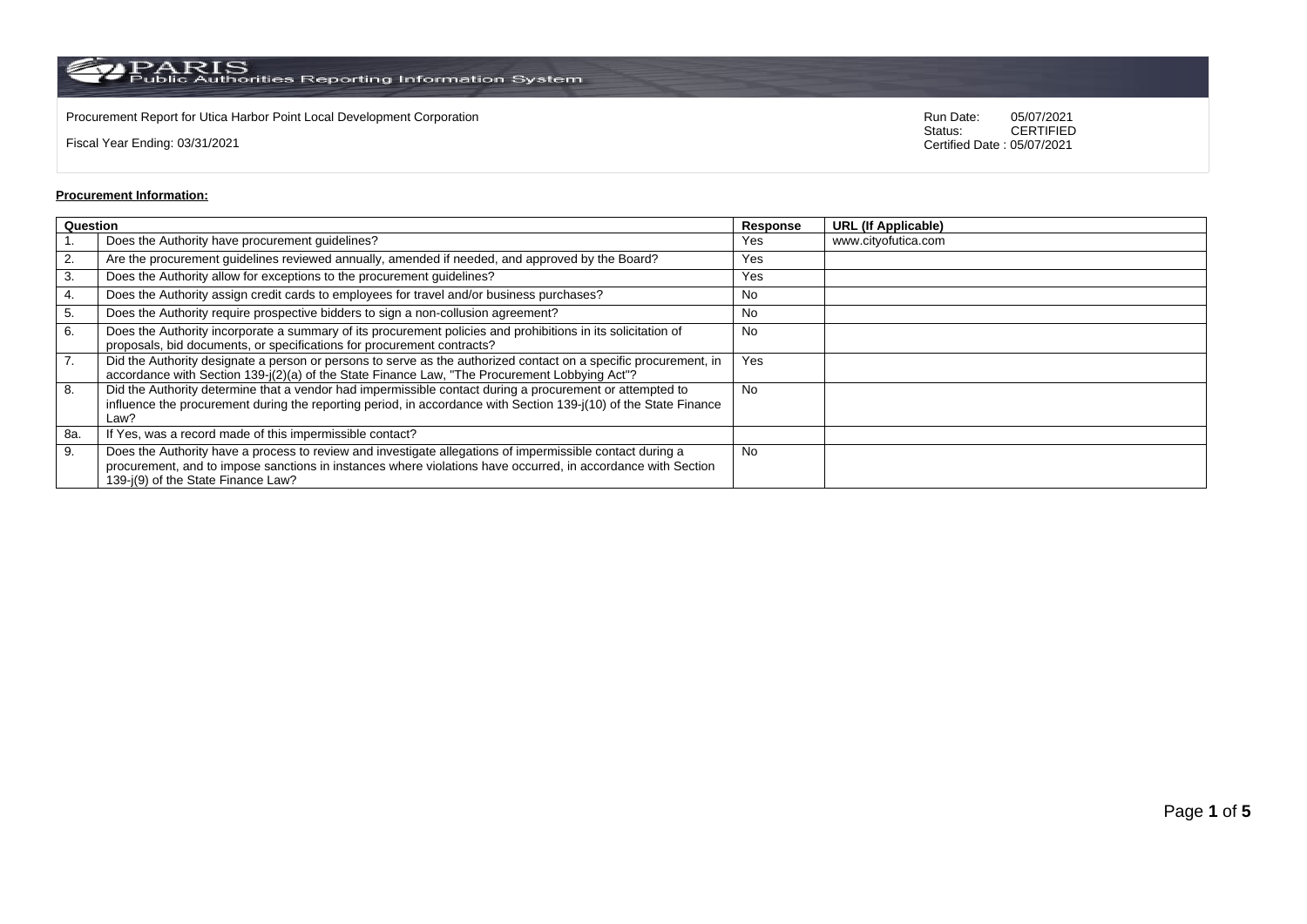$\rm PARS$  PARIS<br>Public Authorities Reporting Information System

Procurement Report for Utica Harbor Point Local Development Corporation Run Date: 05/07/2021 Run Date: 05/07/2021 Run Date: 05/07/2021 Run Date: 05/07/2021 Run Date: 05/07/2021 Run Date: 05/07/2021 Run Date: 05/07/2021 05/

Fiscal Year Ending: 03/31/2021

05/07/2021<br>CERTIFIED Certified Date : 05/07/2021

## **Procurement Transactions Listing:**

| $\mathbf{1}$<br><b>Vendor Name</b>                                            | Bonadio & Co.                            | <b>Address Line1</b>              | 7936 Seneca Turnpike |
|-------------------------------------------------------------------------------|------------------------------------------|-----------------------------------|----------------------|
| <b>Type of Procurement</b>                                                    | <b>Other Professional Services</b>       | <b>Address Line2</b>              |                      |
| <b>Award Process</b>                                                          | Authority Contract - Non-Competitive Bid | City                              | <b>CLINTON</b>       |
| <b>Award Date</b>                                                             | 3/2/2020                                 | <b>State</b>                      | <b>NY</b>            |
| <b>End Date</b>                                                               | 6/30/2020                                | <b>Postal Code</b>                | 13323                |
| <b>Fair Market Value</b>                                                      | \$7,000.00                               | Plus <sub>4</sub>                 |                      |
| Amount                                                                        | \$7,000.00                               | <b>Province/Region</b>            |                      |
| <b>Amount Expended For</b><br><b>Fiscal Year</b>                              | \$7,000.00                               | Country                           | <b>United States</b> |
| <b>Explain why the Fair</b><br><b>Market Value is Less</b><br>than the Amount |                                          | Procurement<br><b>Description</b> | audit fee            |

| <b>Vendor Name</b><br>2.                                                      | Elan Planning                        | <b>Address Line1</b>                     | 18 Division Street                                                          |
|-------------------------------------------------------------------------------|--------------------------------------|------------------------------------------|-----------------------------------------------------------------------------|
| <b>Type of Procurement</b>                                                    | <b>Consulting Services</b>           | <b>Address Line2</b>                     |                                                                             |
| <b>Award Process</b>                                                          | Authority Contract - Competitive Bid | City                                     | SARATOGA SPRINGS                                                            |
| <b>Award Date</b>                                                             | 4/2/2018                             | <b>State</b>                             | <b>NY</b>                                                                   |
| <b>End Date</b>                                                               |                                      | <b>Postal Code</b>                       | 12866                                                                       |
| <b>Fair Market Value</b>                                                      |                                      | Plus <sub>4</sub>                        |                                                                             |
| Amount                                                                        | \$358,024.64                         | <b>Province/Region</b>                   |                                                                             |
| <b>Amount Expended For</b><br><b>Fiscal Year</b>                              | \$358,024.64                         | Country                                  | <b>United States</b>                                                        |
| <b>Explain why the Fair</b><br><b>Market Value is Less</b><br>than the Amount |                                      | <b>Procurement</b><br><b>Description</b> | general planning and coordination of redevelopment efforts for Harbor Point |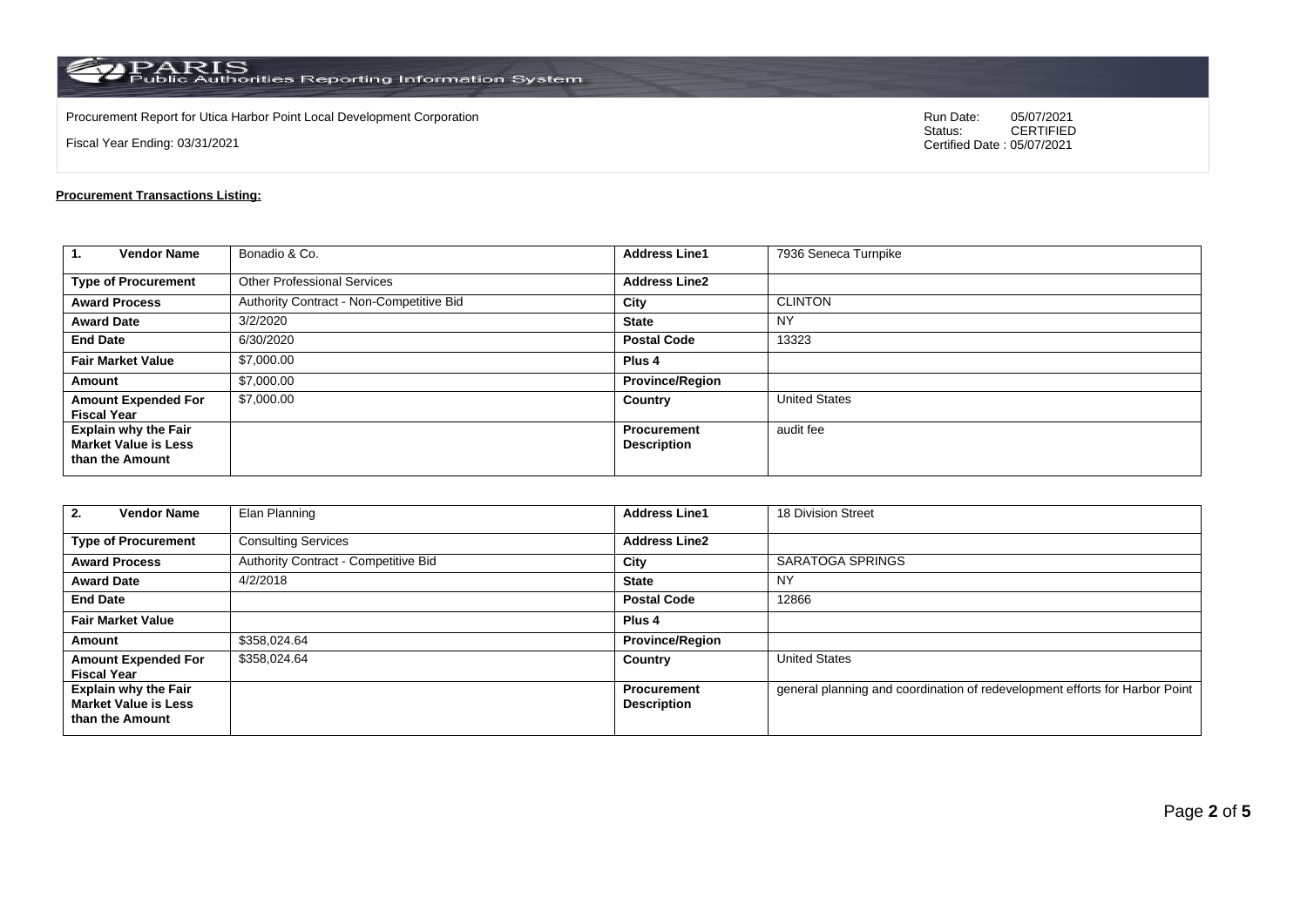PARIS<br>Public Authorities Reporting Information System

Procurement Report for Utica Harbor Point Local Development Corporation Run Date: 05/07/2021 Run Date: 05/07/2021 Run Date: 05/07/2021 Run Date: 05/07/2021 Run Date: 05/07/2021 Run Date: 05/07/2021 Run Date: 05/07/2021 05/

Fiscal Year Ending: 03/31/2021

05/07/2021<br>CERTIFIED Certified Date : 05/07/2021

| <b>Vendor Name</b><br>3.                                                      | Harris Beach, PLLC                       | <b>Address Line1</b>                     | 726 Exchange Street  |
|-------------------------------------------------------------------------------|------------------------------------------|------------------------------------------|----------------------|
| <b>Type of Procurement</b>                                                    | Legal Services                           | <b>Address Line2</b>                     |                      |
| <b>Award Process</b>                                                          | Authority Contract - Non-Competitive Bid | City                                     | <b>BUFFALO</b>       |
| <b>Award Date</b>                                                             | 2/21/2018                                | <b>State</b>                             | <b>NY</b>            |
| <b>End Date</b>                                                               |                                          | <b>Postal Code</b>                       | 14210                |
| <b>Fair Market Value</b>                                                      | \$29,789.30                              | Plus <sub>4</sub>                        |                      |
| Amount                                                                        | \$29,789.30                              | <b>Province/Region</b>                   |                      |
| <b>Amount Expended For</b><br><b>Fiscal Year</b>                              | \$29,789.30                              | Country                                  | <b>United States</b> |
| <b>Explain why the Fair</b><br><b>Market Value is Less</b><br>than the Amount |                                          | <b>Procurement</b><br><b>Description</b> | legal fees           |

| <b>Vendor Name</b><br>4.                                                      | Oneida Herkiner Solid Waste              | <b>Address Line1</b>                     | 1600 Genesee Street            |
|-------------------------------------------------------------------------------|------------------------------------------|------------------------------------------|--------------------------------|
| <b>Type of Procurement</b>                                                    | Other                                    | <b>Address Line2</b>                     |                                |
| <b>Award Process</b>                                                          | Authority Contract - Non-Competitive Bid | City                                     | <b>UTICA</b>                   |
| <b>Award Date</b>                                                             | 8/1/2019                                 | <b>State</b>                             | NY                             |
| <b>End Date</b>                                                               |                                          | <b>Postal Code</b>                       | 13502                          |
| <b>Fair Market Value</b>                                                      | \$86,841.55                              | Plus <sub>4</sub>                        |                                |
| Amount                                                                        | \$86,841.55                              | <b>Province/Region</b>                   |                                |
| <b>Amount Expended For</b><br><b>Fiscal Year</b>                              | \$86.841.55                              | Country                                  | <b>United States</b>           |
| <b>Explain why the Fair</b><br><b>Market Value is Less</b><br>than the Amount |                                          | <b>Procurement</b><br><b>Description</b> | Disposal of contaminated soils |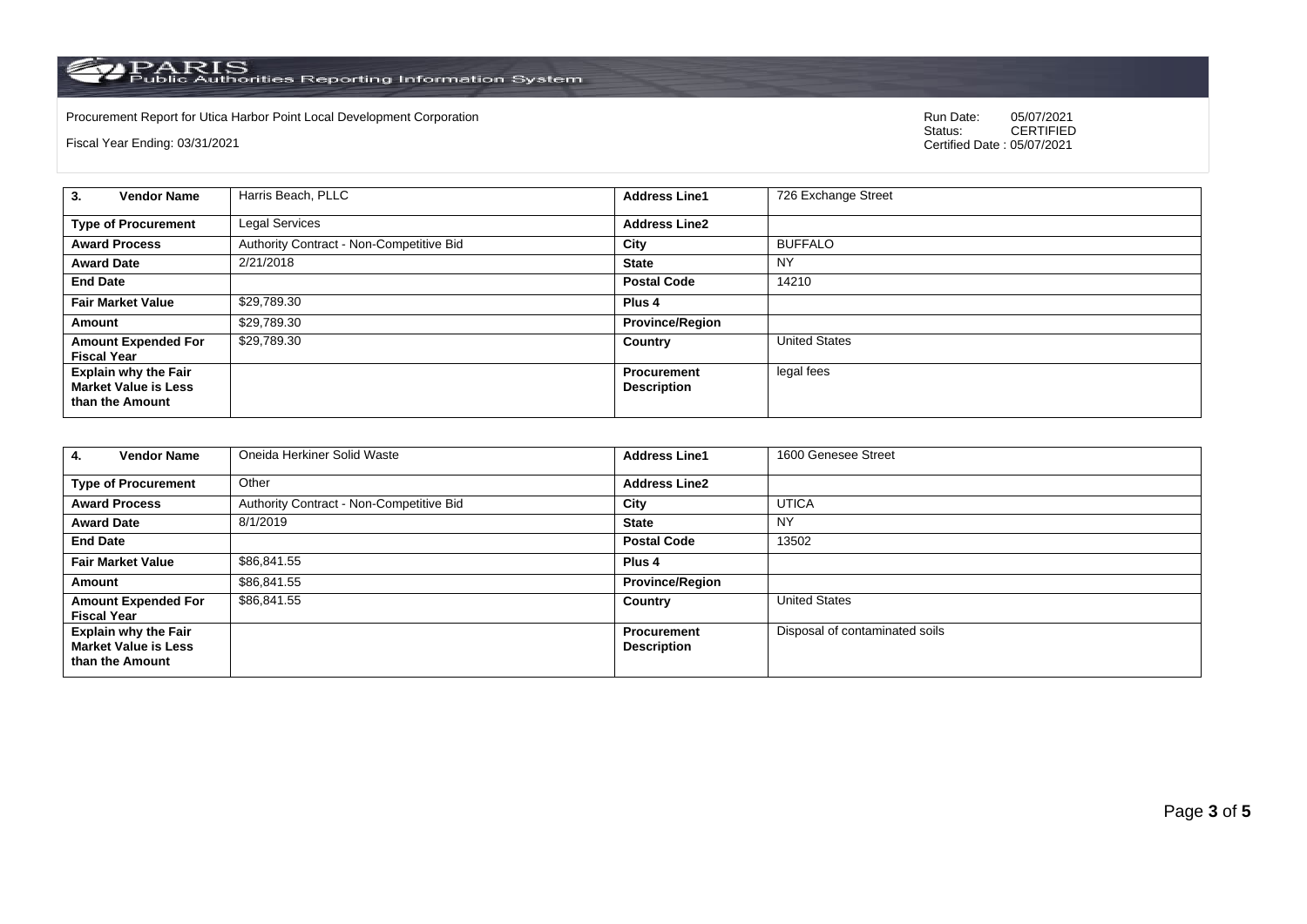PARIS<br>Public Authorities Reporting Information System

Procurement Report for Utica Harbor Point Local Development Corporation Run Date: 05/07/2021 Run Date: 05/07/2021 Run Date: 05/07/2021 Run Date: 05/07/2021 Run Date: 05/07/2021 Run Date: 05/07/2021 Run Date: 05/07/2021 05/

Fiscal Year Ending: 03/31/2021

05/07/2021<br>CERTIFIED Certified Date : 05/07/2021

| <b>Vendor Name</b><br>5.                                                      | Scalzo, Zogby & Wittig                  | <b>Address Line1</b>                     | 120 Lomond Court     |
|-------------------------------------------------------------------------------|-----------------------------------------|------------------------------------------|----------------------|
| <b>Type of Procurement</b>                                                    | <b>Other Professional Services</b>      | <b>Address Line2</b>                     |                      |
| <b>Award Process</b>                                                          | Non Contract Procurement/Purchase Order | City                                     | <b>UTICA</b>         |
| <b>Award Date</b>                                                             |                                         | <b>State</b>                             | <b>NY</b>            |
| <b>End Date</b>                                                               |                                         | <b>Postal Code</b>                       | 13502                |
| <b>Fair Market Value</b>                                                      |                                         | Plus 4                                   |                      |
| Amount                                                                        |                                         | <b>Province/Region</b>                   |                      |
| <b>Amount Expended For</b><br><b>Fiscal Year</b>                              | \$12,196.68                             | Country                                  | <b>United States</b> |
| <b>Explain why the Fair</b><br><b>Market Value is Less</b><br>than the Amount |                                         | <b>Procurement</b><br><b>Description</b> | property insurance   |

| <b>Vendor Name</b><br>6.                                                      | <b>Tioga Construction</b>            | <b>Address Line1</b>                     | 333 Gros Blvd                                                 |
|-------------------------------------------------------------------------------|--------------------------------------|------------------------------------------|---------------------------------------------------------------|
| <b>Type of Procurement</b>                                                    | Design and Construction/Maintenance  | <b>Address Line2</b>                     |                                                               |
| <b>Award Process</b>                                                          | Authority Contract - Competitive Bid | City                                     | <b>HERKIMER</b>                                               |
| <b>Award Date</b>                                                             | 1/14/2019                            | <b>State</b>                             | NY                                                            |
| <b>End Date</b>                                                               |                                      | <b>Postal Code</b>                       | 13350                                                         |
| <b>Fair Market Value</b>                                                      |                                      | Plus <sub>4</sub>                        |                                                               |
| Amount                                                                        | \$1,112,698.37                       | <b>Province/Region</b>                   |                                                               |
| <b>Amount Expended For</b><br><b>Fiscal Year</b>                              | \$1,112,698.37                       | Country                                  | <b>United States</b>                                          |
| <b>Explain why the Fair</b><br><b>Market Value is Less</b><br>than the Amount |                                      | <b>Procurement</b><br><b>Description</b> | bulkhead rebuilding at Harbor Point and other associated work |